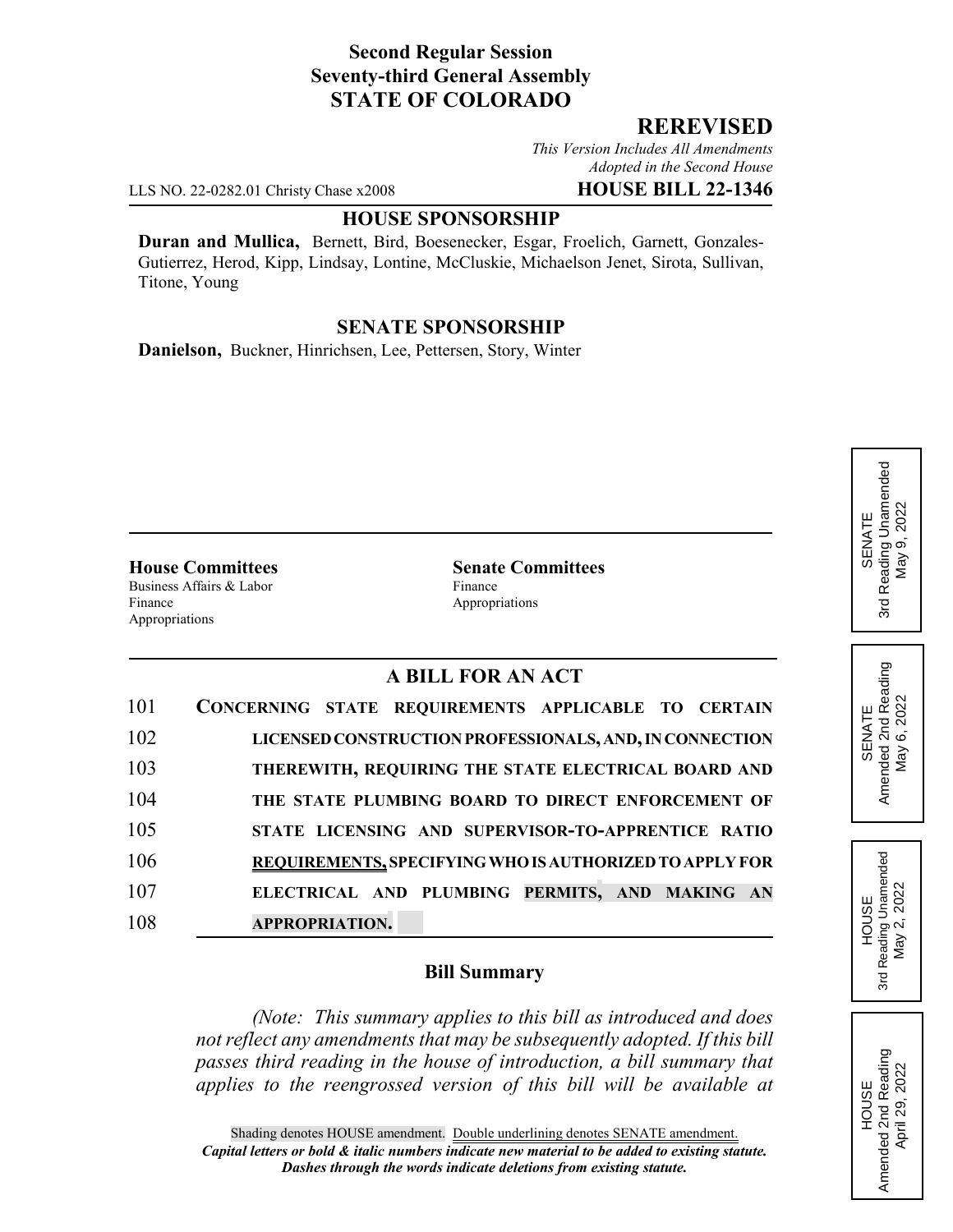## *http://leg.colorado.gov.)*

**Sections 2 and 6** of the bill authorize the director of the division of professions and occupations in the department of regulatory agencies to appoint or employ individuals who are licensed or, if not licensed, who demonstrate substantial work experience in the electrical, plumbing, or construction industry to:

- Conduct compliance checks to ensure compliance with licensing and supervisor-to-apprentice ratio requirements applicable to electricians and plumbers on projects throughout the state; and
- ! Prioritize for compliance checks projects that provide or will provide critical needs to state residents.
- The bill also:
- Specifies that only a homeowner performing work on the homeowner's home or a licensed master electrician or plumber who is either a registered electrical or plumbing contractor or directly employed by a registered electrical or plumbing contractor may apply for an electrical or a plumbing permit (**sections 3 and 7**);
- Prohibits a licensed master electrician or plumber who is not a registered electrical or plumbing contractor and who is working as an independent contractor from applying for an electrical or a plumbing permit (**sections 3 and 7**) and makes a violation of this prohibition specific grounds for discipline by the electrical or plumbing board, as applicable (**sections 4 and 5**);
- Requires the entity issuing the permit to verify that the applicant meets the qualifications to apply for the permit (**sections 3 and 7**); and
- Requires inspecting entity procedures to include a provision allowing the inspecting entity to request worker documentation indicating compliance with worker license requirements and the supervisor-to-apprentice ratio (**sections 3 and 7**).

Additionally, current law specifies that a single licensed electrician or plumber may supervise no more than 3 apprentices on any one job site. For nonresidential electrical and plumbing work, **sections 1 and 8** reduce the supervisor-to-apprentice ratio to 1-to-2 starting July 1, 2025, and to 1-to-1 on and after July 1, 2028.

1 *Be it enacted by the General Assembly of the State of Colorado:*

2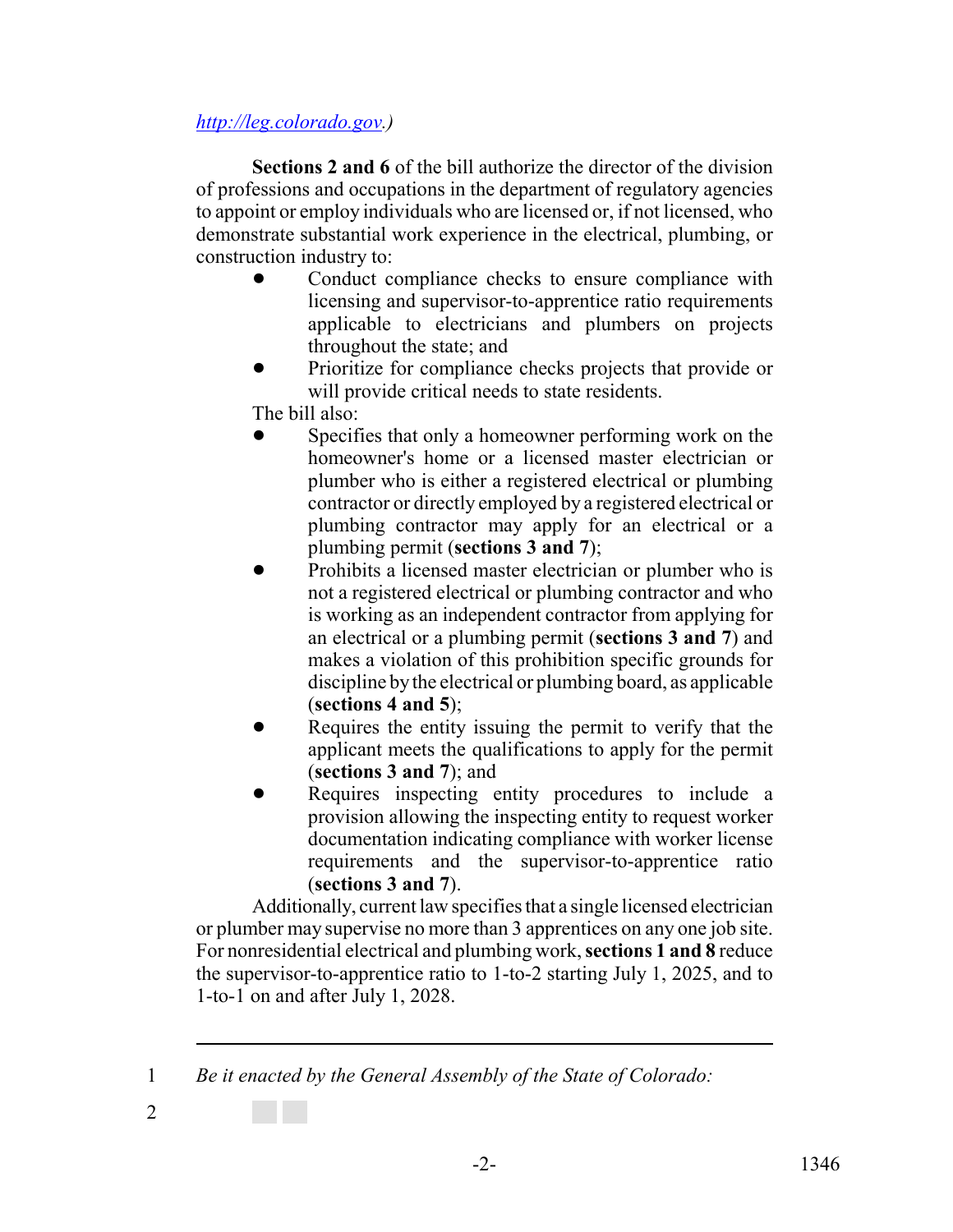1 **SECTION 1.** In Colorado Revised Statutes, 12-115-119, **amend** 2 (1)(a)(II) and (2); and **add** (1)(a)(I.5) and (3) as follows:

 **12-115-119. Inspectors - qualifications - enforcement of licensing and apprentice-supervision-ratio requirements - rules - legislative declaration - definitions - repeal.** (1) (a) (I.5) FOR PURPOSES OF CONDUCTING COMPLIANCE CHECKS SPECIFIED IN SUBSECTION (3) OF THIS SECTION, THE DIRECTOR SHALL APPOINT OR EMPLOY TWO INDIVIDUALS TO CONDUCT THE COMPLIANCE CHECKS.THE DIRECTOR MAY APPOINT OR EMPLOY INDIVIDUALS WHO ARE LICENSED UNDER THIS ARTICLE 115 OR MAY APPOINT OR EMPLOY INDIVIDUALS WHO ARE NOT LICENSED UNDER THIS ARTICLE 115 BUT WHO DEMONSTRATE SUBSTANTIAL PRIOR WORK EXPERIENCE IN THE ELECTRICAL OR CONSTRUCTION INDUSTRY. INDIVIDUALS APPOINTED OR EMPLOYED PURSUANT TO THIS 14 SUBSECTION (1)(a)(I.5) SHALL LIMIT THEIR ACTIVITIES TO CONDUCTING 15 COMPLIANCE CHECKS OF MATTERS SPECIFIED IN SAID SUBSECTION (3).

16 (II) The STATE ELECTRICAL inspectors AND INDIVIDUALS 17 PERFORMING COMPLIANCE CHECKS PURSUANT TO SUBSECTION (3) OF THIS 18 SECTION may be employed either on a full-time or on a part-time basis as 19 the circumstances in each case shall warrant; except that the director of 20 the division may contract with any electrical inspector regularly engaged 21 as such and certify him or her THE ELECTRICAL INSPECTOR to make 22 inspections in a designated area at such compensation as shall be fixed by 23 the director. State electrical inspectors AND INDIVIDUALS PERFORMING 24 COMPLIANCE CHECKS PURSUANT TO SUBSECTION (3) OF THIS SECTION have 25 the right of ingress and egress to and from all public and private premises 26 during reasonable working hours where this law ARTICLE 115 applies for 27 the purpose of making electrical inspections, CONDUCTING COMPLIANCE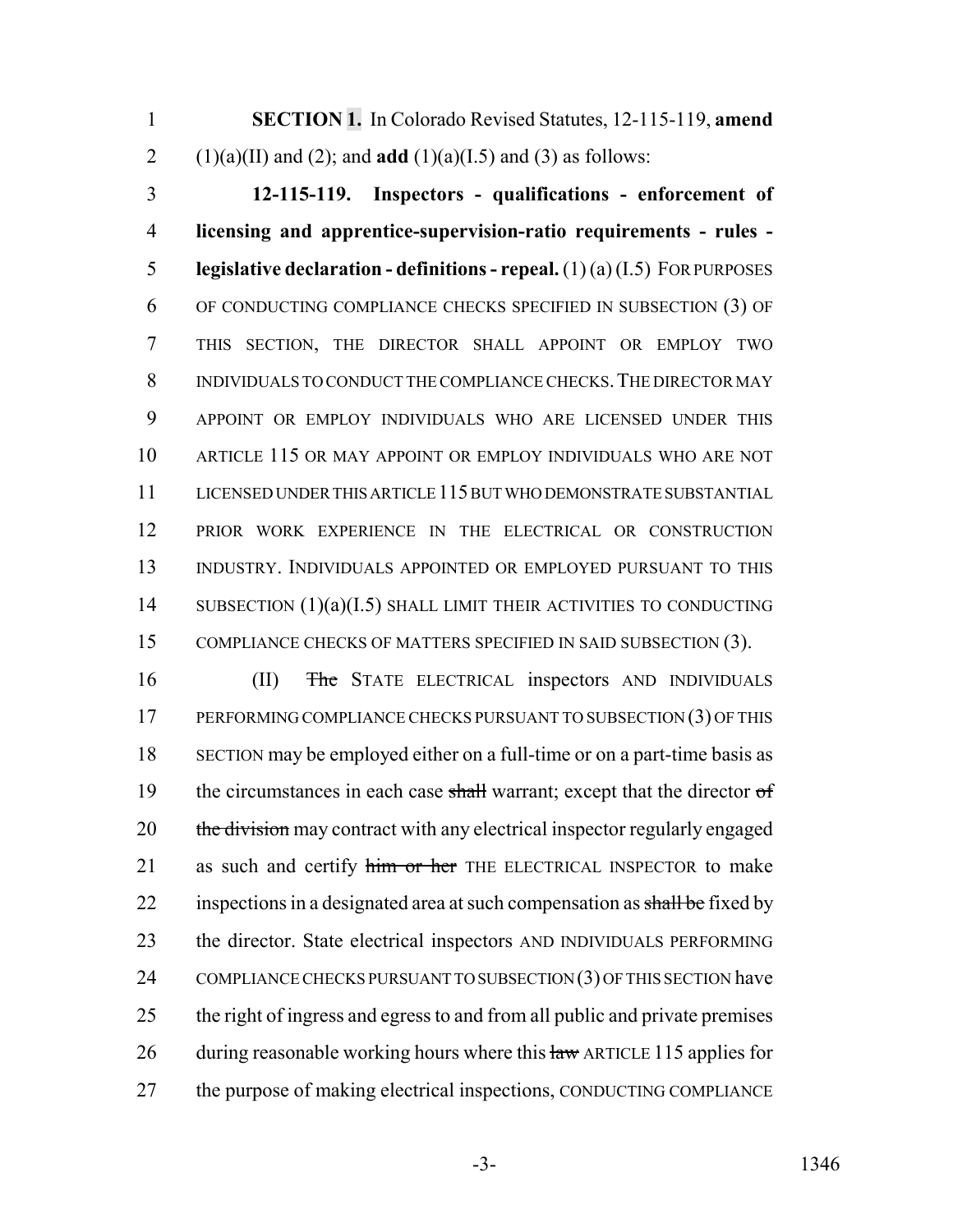CHECKS PURSUANT TO SUBSECTION (3) OF THIS SECTION, or otherwise 2 determining compliance with the provisions of this article 115. In order to avoid conflicts of interest, a state electrical inspector hired under this section shall not inspect any electrical work in which the inspector has 5 any financial or other personal interest and shall not be engaged ENGAGE in the electrical business by contracting, supplying material, or 7 performing electrical work. as defined in this article 115.

 (2) (a) State electrical inspectors appointed or employed pursuant to subsection (1) of this section may:

10  $(a)$  (I) Conduct inspections and investigations pursuant to section 11 12-115-122 (2) on behalf of the program director; AND

12  $\left(\frac{b}{b}\right)$  (II) Provide service of process for a citation served pursuant to section 12-115-122 (4)(b) in compliance with rule 4 of the Colorado rules of civil procedure.

 (b) INDIVIDUALS APPOINTED OR EMPLOYED PURSUANT TO 16 SUBSECTION (1)(a)(I.5) OF THIS SECTION WHO ARE NOT LICENSED MASTER OR JOURNEYMAN ELECTRICIANS BUT WHO DEMONSTRATE SUBSTANTIAL PRIOR WORK EXPERIENCE IN THE ELECTRICAL OR CONSTRUCTION INDUSTRY MAY CONDUCT COMPLIANCE CHECKS PURSUANT TO SUBSECTION 20 (3) OF THIS SECTION.

 (3) (a) THE GENERAL ASSEMBLY FINDS AND DECLARES THAT IT IS 22 A MATTER OF STATEWIDE CONCERN TO PROTECT PUBLIC SAFETY AND HEALTH BY ENSURING THAT INDIVIDUALS WHO PERFORM ELECTRICAL WORK HAVE THE SKILLS NECESSARY TO PERFORM THE WORK. THE GENERAL ASSEMBLY THEREFORE DETERMINES THAT BOARD ENFORCEMENT OF THE LICENSING REQUIREMENTS IN THIS ARTICLE 115 AND THE LIMITS ON THE NUMBER OF APPRENTICES A LICENSED ELECTRICIAN IS PERMITTED TO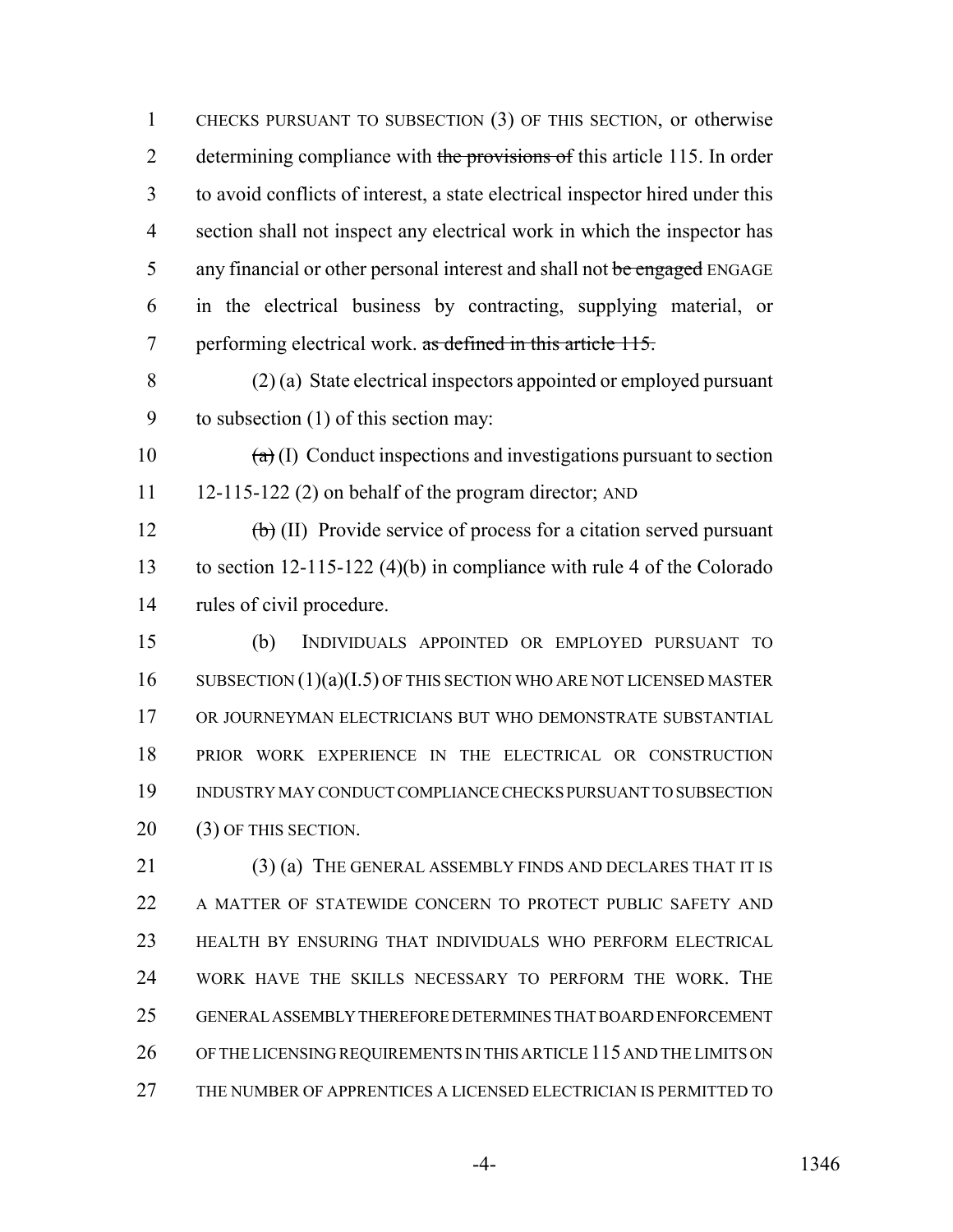1 SUPERVISE SPECIFIED IN SECTION 12-115-115(1) IS ESSENTIAL TO PROTECT PUBLIC SAFETY AND HEALTH.

 (b) THE BOARD SHALL DIRECT INDIVIDUALS APPOINTED OR 4 EMPLOYED PURSUANT TO SUBSECTION  $(1)(a)(I.5)$  OF THIS SECTION TO:

 (I) CONDUCT COMPLIANCE CHECKS TO ENSURE COMPLIANCE WITH THE LICENSING AND SUPERVISOR-TO-APPRENTICE RATIO REQUIREMENTS SPECIFIED IN THIS ARTICLE 115 ON PROJECTS THROUGHOUT THE STATE WHERE ELECTRICAL WORK IS BEING PERFORMED, REGARDLESS OF WHETHER THE PERMIT FOR THE ELECTRICAL WORK WAS ISSUED BY THE BOARD, AN INCORPORATED TOWN OR CITY, A COUNTY, A CITY AND COUNTY, OR A QUALIFIED STATE INSTITUTION OF HIGHER EDUCATION; AND (II) PRIORITIZE FOR COMPLIANCE CHECKS PROJECTS THAT PROVIDE OR WILL PROVIDE CRITICAL SERVICES TO RESIDENTS OF THE STATE.

 (c) TO ENSURE COMPLIANCE WITH THE LICENSING AND SUPERVISOR-TO-APPRENTICE RATIO REQUIREMENTS PURSUANT TO SUBSECTION (3)(b)(I) OF THIS SECTION, INDIVIDUALS APPOINTED OR 17 EMPLOYED PURSUANT TO SUBSECTION  $(1)(a)(I.5)$  OF THIS SECTION SHALL CONDUCT COMPLIANCE CHECKS AT PROJECTS THROUGHOUT THE STATE WHERE ELECTRICAL WORK IS BEING PERFORMED TO ENSURE THAT:

20 (I) THE INDIVIDUAL PERFORMING THE ELECTRICAL WORK IS LICENSED AS A MASTER ELECTRICIAN, JOURNEYMAN ELECTRICIAN, OR RESIDENTIAL WIREMAN OR IS A REGISTERED APPRENTICE BEING DIRECTLY SUPERVISED BY A LICENSED MASTER ELECTRICIAN, JOURNEYMAN ELECTRICIAN, OR RESIDENTIAL WIREMAN; AND

 (II) A MASTER ELECTRICIAN, JOURNEYMAN ELECTRICIAN, OR RESIDENTIAL WIREMAN IS COMPLYING WITH THE LIMIT ON THE NUMBER OF APPRENTICES THE ELECTRICIAN MAY SUPERVISE PER JOB SITE SPECIFIED IN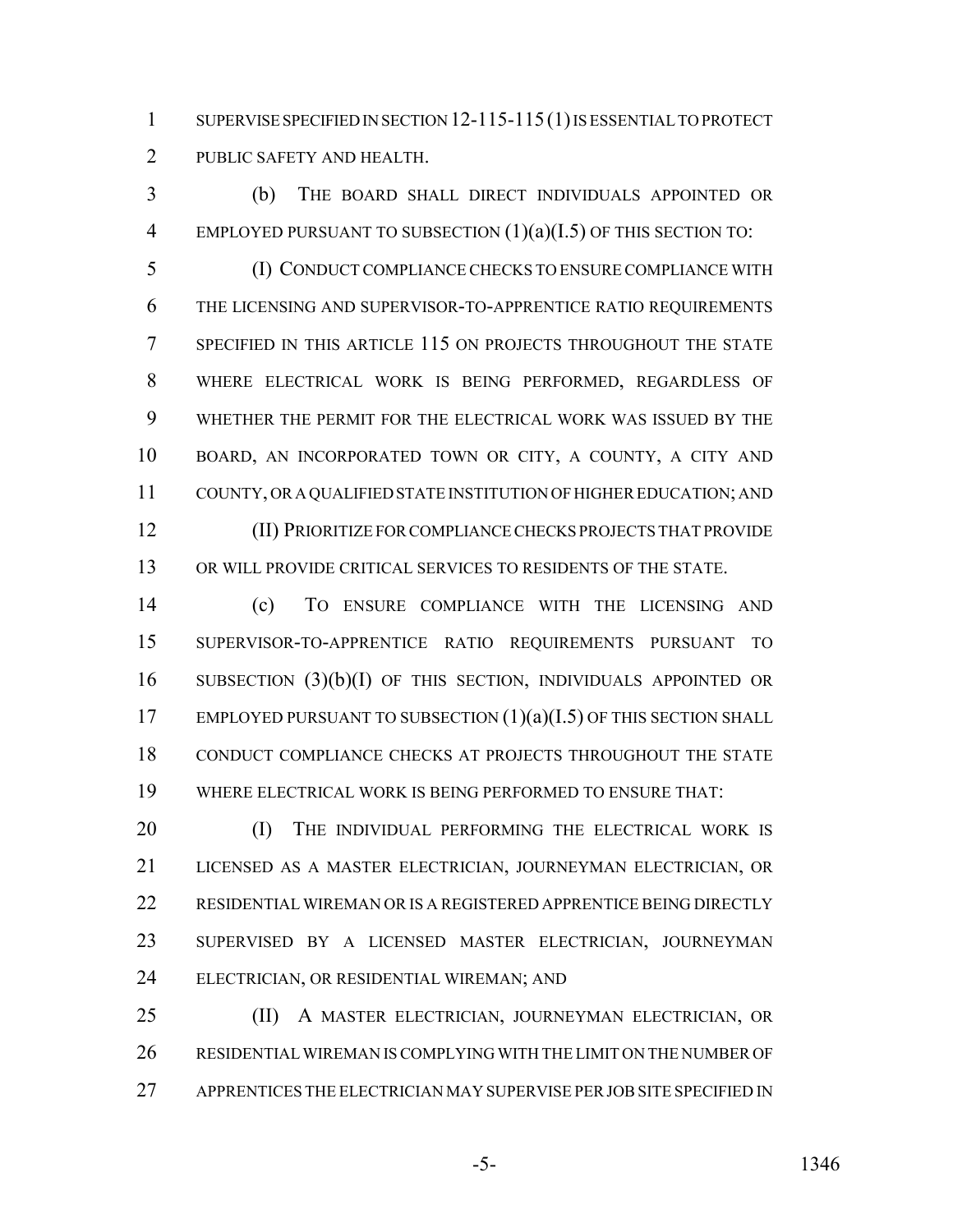1 SECTION 12-115-115 (1).

2 (d) NOTHING IN THIS SUBSECTION (3) AFFECTS THE ABILITY OF A LOCAL GOVERNMENT TO PERMIT OR INSPECT ELECTRICAL WORK IN ACCORDANCE WITH SECTION 12-115-120 (1).

(e) AS USED IN THIS SUBSECTION (3):

 (I) "LOCAL GOVERNMENT" MEANS AN INCORPORATED TOWN OR CITY, A COUNTY, OR A CITY AND COUNTY.

 (II) "PROJECT THAT PROVIDES OR WILL PROVIDE CRITICAL SERVICES" MEANS A PROJECT INVOLVING THE ERECTION, CONSTRUCTION, ALTERATION, REPAIR, OR IMPROVEMENT OF ANY PUBLIC STRUCTURE, BUILDING, ROAD, OR OTHER PUBLIC IMPROVEMENT OF ANY KIND, INCLUDING:

(A) A PUBLIC BUILDING;

(B) A PUBLIC SCHOOL OR INSTITUTION OF HIGHER EDUCATION;

(C) AN AIRPORT;

**(D) A TRAIN STATION OR PUBLIC TRANSIT STATION;** 

 (E) A HOSPITAL, NURSING FACILITY, ASSISTED LIVING RESIDENCE, OR OTHER HEALTH-CARE FACILITY REQUIRED TO BE LICENSED OR CERTIFIED BY THE DEPARTMENT OF PUBLIC HEALTH AND ENVIRONMENT 20 UNDER TITLE 25;

 (F) A RENEWABLE ENERGY INSTALLATION OR A PROJECT OF A UTILITY REGULATED BY THE PUBLIC UTILITIES COMMISSION PURSUANT TO 23 TITLE 40; AND

**(G)** ANY OTHER COMMERCIAL OR MULTIFAMILY RESIDENTIAL 25 PUBLIC PROJECT SPECIFIED BY THE BOARD BY RULE.

 **SECTION 2.** In Colorado Revised Statutes, 12-115-120, **amend** (1)(a), (2)(b), (3), (6), and (10)(b); and **add** (11) as follows: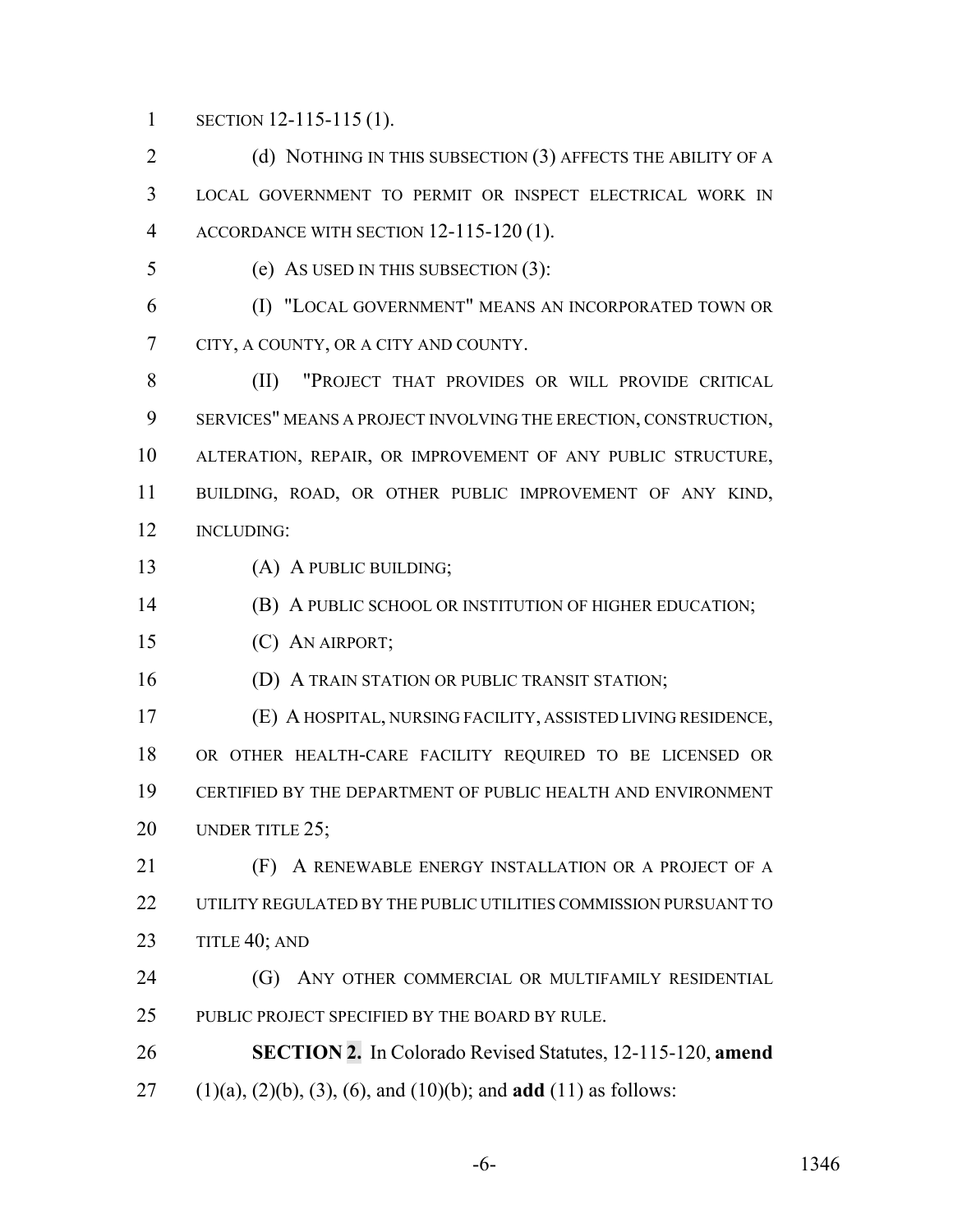**12-115-120. Inspection - electrical permits - application - standard - definition.** (1) (a) (I) An individual required to have electrical inspection under this article 115 shall apply to the board for an electrical permit, REFERRED TO WITHIN THIS SECTION AS A "PERMIT", except where an incorporated town or city, county, city and county, or qualified state institution of higher education has a building department that meets the minimum standards of this article 115 and that processes applications for building permits and inspections, in which case the individual shall apply to the building department.

 (II) A qualified state institution of higher education with a building department that meets or exceeds the minimum standards adopted by the board under this article 115 shall process applications for permits and inspections only from the institution and from contractors working for the benefit of the institution and shall conduct inspections only of work performed for the benefit of the institution. Each inspection must include a contemporaneous review to ensure that the requirements of this article 115, and specifically section 12-115-115, have been met. (III) (A) ONLY A QUALIFIED APPLICANT MAY APPLY FOR A PERMIT. A LICENSED MASTER ELECTRICIAN WHO IS NOT A REGISTERED ELECTRICAL CONTRACTOR AND WHO IS OPERATING AS AN INDEPENDENT CONTRACTOR FOR ANOTHER BUSINESS SHALL NOT APPLY FOR A PERMIT.

**(B) BEFORE ISSUING A PERMIT PURSUANT TO THIS SUBSECTION (1),** 23 THE BOARD OR, IF APPLICABLE, THE BUILDING DEPARTMENT OF AN INCORPORATED TOWN OR CITY, COUNTY, CITY AND COUNTY, OR QUALIFIED STATE INSTITUTION OF HIGHER EDUCATION SHALL VERIFY THAT THE PERMIT APPLICANT IS A QUALIFIED APPLICANT.

**(C)** THE ENTITY ISSUING THE PERMIT MAY USE THE PERMIT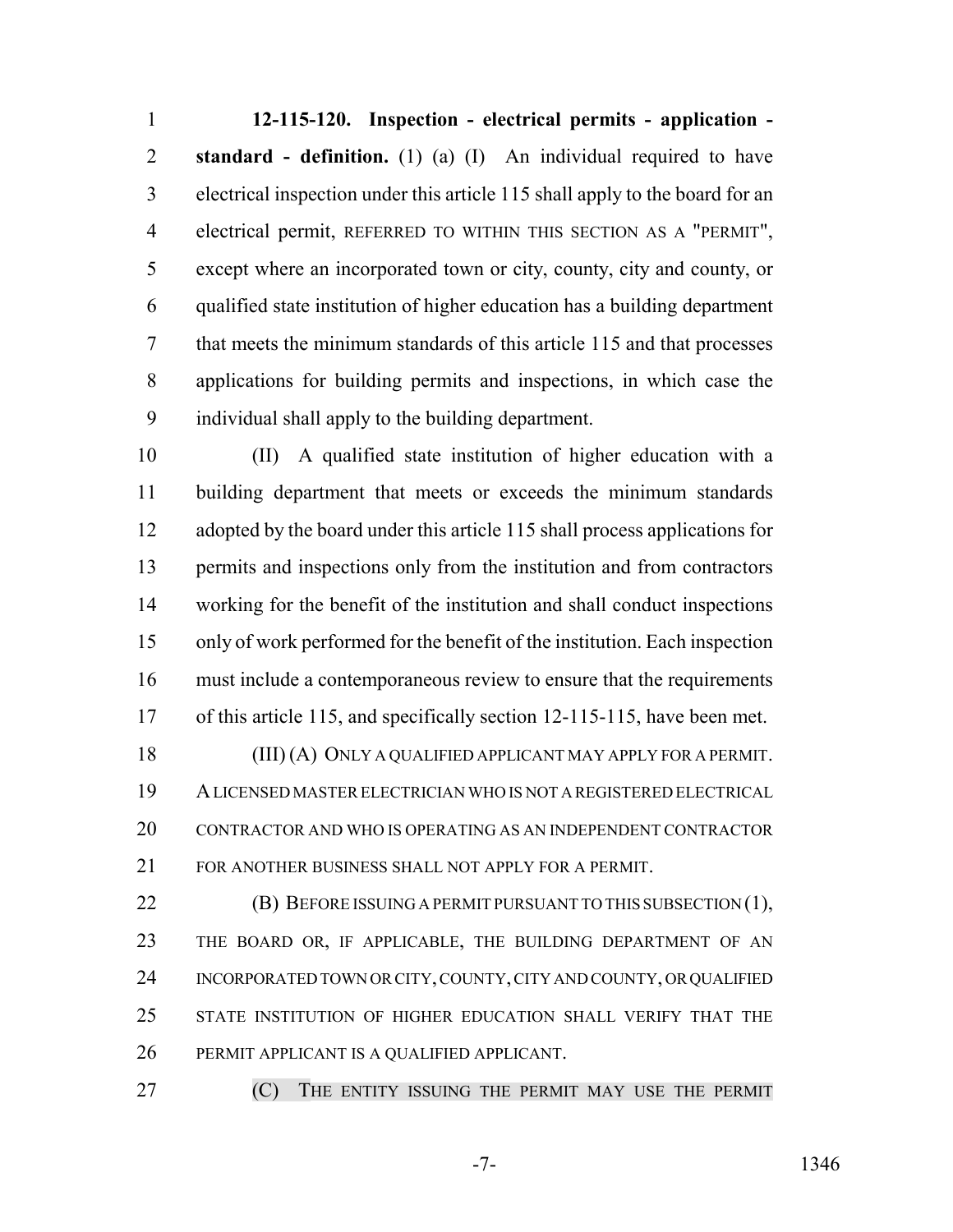#### APPLICATION PROCESS TO VERIFY COMPLIANCE WITH THIS SUBSECTION (1).

 (2) (b) A state electrical inspector shall inspect any new construction, remodeling, or repair subject to this subsection (2) within three working days after the receipt of the application for inspection. Prior to the commencement of any electrical installation, the person making the 6 installation, WHO MUST BE A QUALIFIED APPLICANT, shall apply for  $\pi$ 7 electrical A permit and pay the required permit fee.

 (3) (a) A state electrical inspector shall inspect the work performed, and, if the work meets the minimum standards set forth in the national electrical code referred to in section 12-115-107 (2)(a), THE 11 INSPECTOR SHALL ISSUE a certificate of approval. shall be issued by the 12 inspector.

 (b) (I) If the installation is disapproved, THE INSPECTOR SHALL 14 GIVE written notice thereof together with OF THE DISAPPROVAL AND OF the reasons for the disapproval shall be given by the inspector to the QUALIFIED applicant. If the installation is hazardous to life or property, 17 the inspector disapproving it may order the electrical service thereto TO THE INSTALLATION discontinued until the installation is rendered safe and shall send a copy of the notice of disapproval and order for discontinuance of service to the supplier of electricity. The QUALIFIED applicant may appeal the disapproval to the board, and THE BOARD shall be granted GRANT a hearing by the board within seven days after notice of appeal is filed with the board.

24 (II) After removal of REMOVING the cause of the disapproval, the 25 QUALIFIED applicant shall make application APPLY for reinspection in the same manner as for the original inspection and pay the required reinspection fee.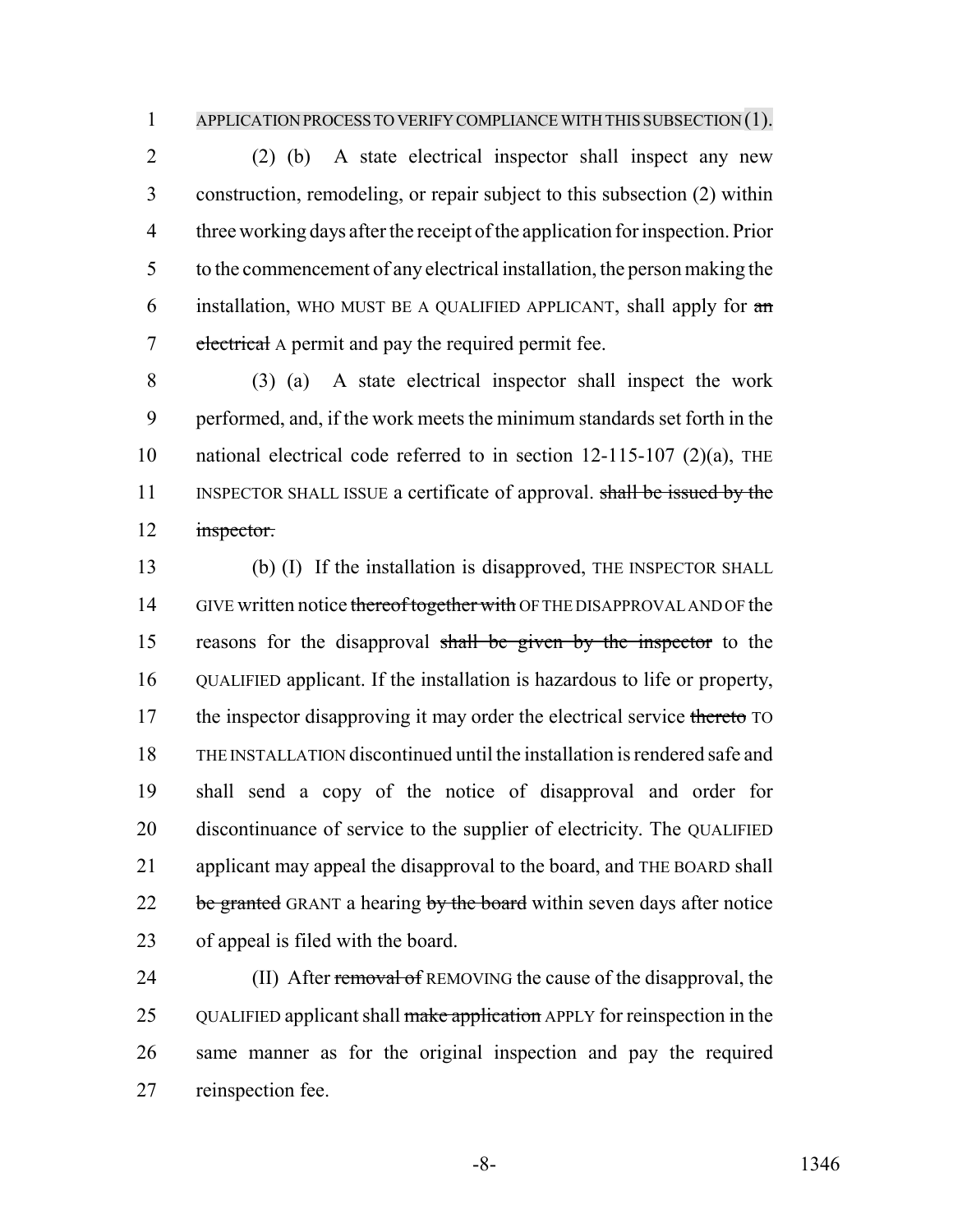1 (6) (a) All inspection permits issued by the board shall be ARE valid for a period of twelve months, and the board shall cancel the permit and remove it from its files at the end of the twelve-month period, except in the following circumstances:

5 (I) If an AQUALIFIED applicant makes a showing DEMONSTRATES at the time of application for a permit that the electrical work is substantial and is likely to take longer than twelve months, the board may issue a permit to be valid for a period longer than twelve months, but not exceeding three years.

 (II) If the QUALIFIED applicant notifies the board prior to the expiration of the twelve-month period of extenuating circumstances, as 12 determined by the board, during the twelve-month period, the board may extend the validity of the permit for a period not to exceed six months.

14 (b) If A QUALIFIED APPLICANT REQUESTS an inspection is requested 15 by an applicant after a permit has expired or has been canceled, THE 16 QUALIFIED APPLICANT MUST APPLY FOR AND BE ISSUED a new permit must 17 be applied for and granted before an inspection is performed.

 (10) (b) (I) To ensure that enforcement is consistent, timely, and efficient, each entity, including the state, as described in this subsection (10), shall develop standard procedures to advise its inspectors how to conduct a contemporaneous review. Each entity's standard procedures need not require a contemporaneous review for each and every inspection of a project, but the procedures must preserve an inspector's ability to verify compliance with sections 12-115-109 and 12-115-115 at any time. Each entity's procedures must also include provisions that allow for inspectors to:

(A) Conduct occasional, random, on-site inspections while actual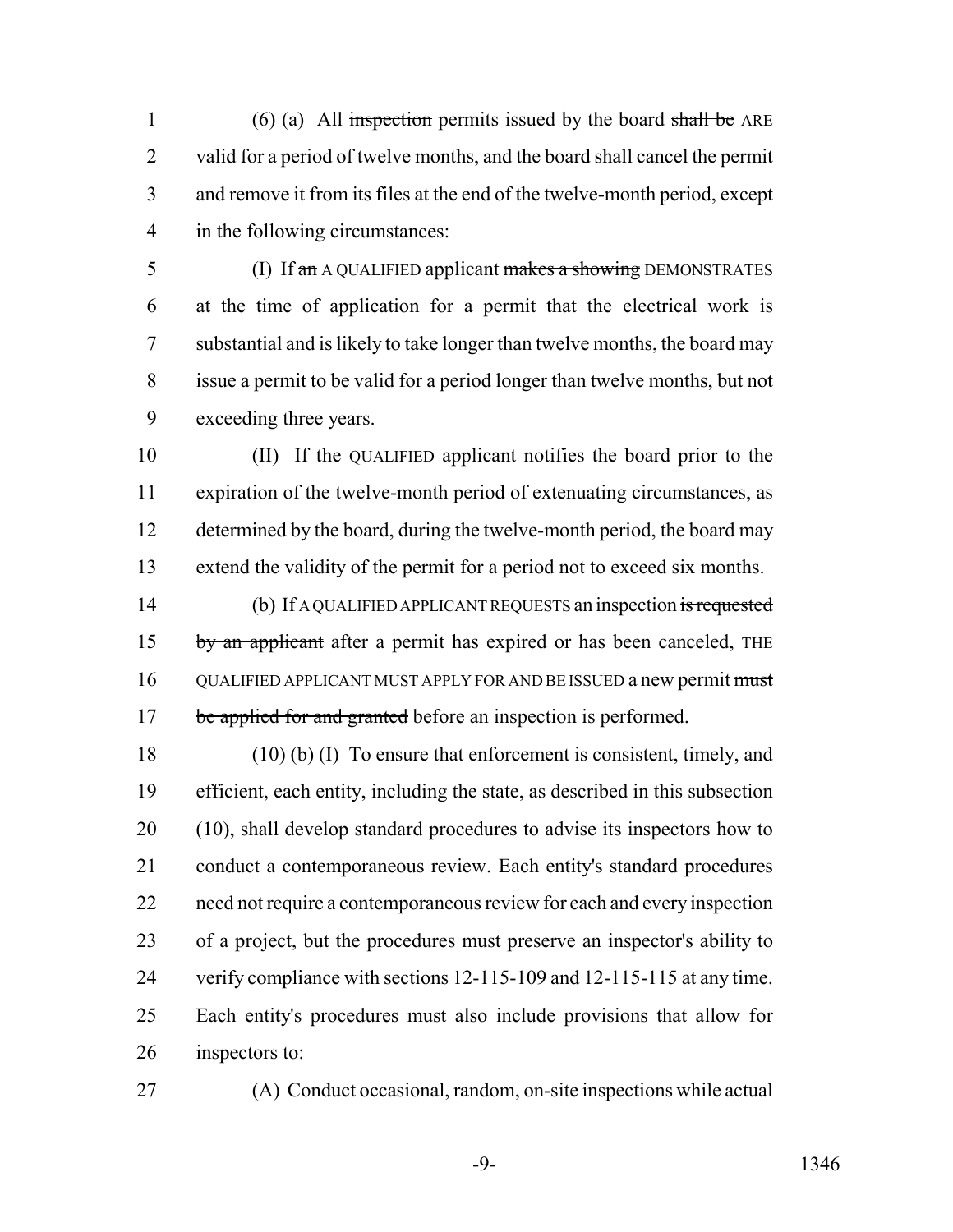electrical work is being conducted, with a focus on large commercial and multi-family residential projects permitted by the entity; AND

 (B) REQUEST DOCUMENTATION INDICATING WHO PERFORMED THE ELECTRICAL WORK TO ENSURE COMPLIANCE WITH SECTIONS 12-115-109 AND 12-115-115.

 (II) Each entity, including the state, shall post its current procedures regarding contemporaneous reviews in a prominent location on its public website. Each entity shall provide a website link to or an electronic copy of its procedures to the board, and the board shall post all of the procedures on a single location on the department's website.

(11) AS USED IN THIS SECTION, "QUALIFIED APPLICANT" MEANS:

 (a) A LICENSED MASTER ELECTRICIAN, INCLUDING A LICENSED MASTER ELECTRICIAN WHO IS OPERATING AS A SOLE PROPRIETOR, SO LONG AS THE LICENSED MASTER ELECTRICIAN IS ALSO A REGISTERED ELECTRICAL CONTRACTOR;

 (b) A LICENSED MASTER ELECTRICIAN WHO IS DIRECTLY EMPLOYED 17 BY A REGISTERED ELECTRICAL CONTRACTOR; OR

 (c) A HOMEOWNER PERFORMING WORK ON THE HOMEOWNER'S HOME.

 **SECTION 3.** In Colorado Revised Statutes, 12-115-122, **add** 21  $(1)(q)$  as follows:

 **12-115-122. Violations - citations - settlement agreements - hearings - fines - rules.** (1) The board may take disciplinary or other action as authorized by section 12-20-404 in regard to any license or registration issued or applied for under the provisions of this article 115 or may issue a citation to a licensee, registrant, or applicant for licensure for any of the following reasons: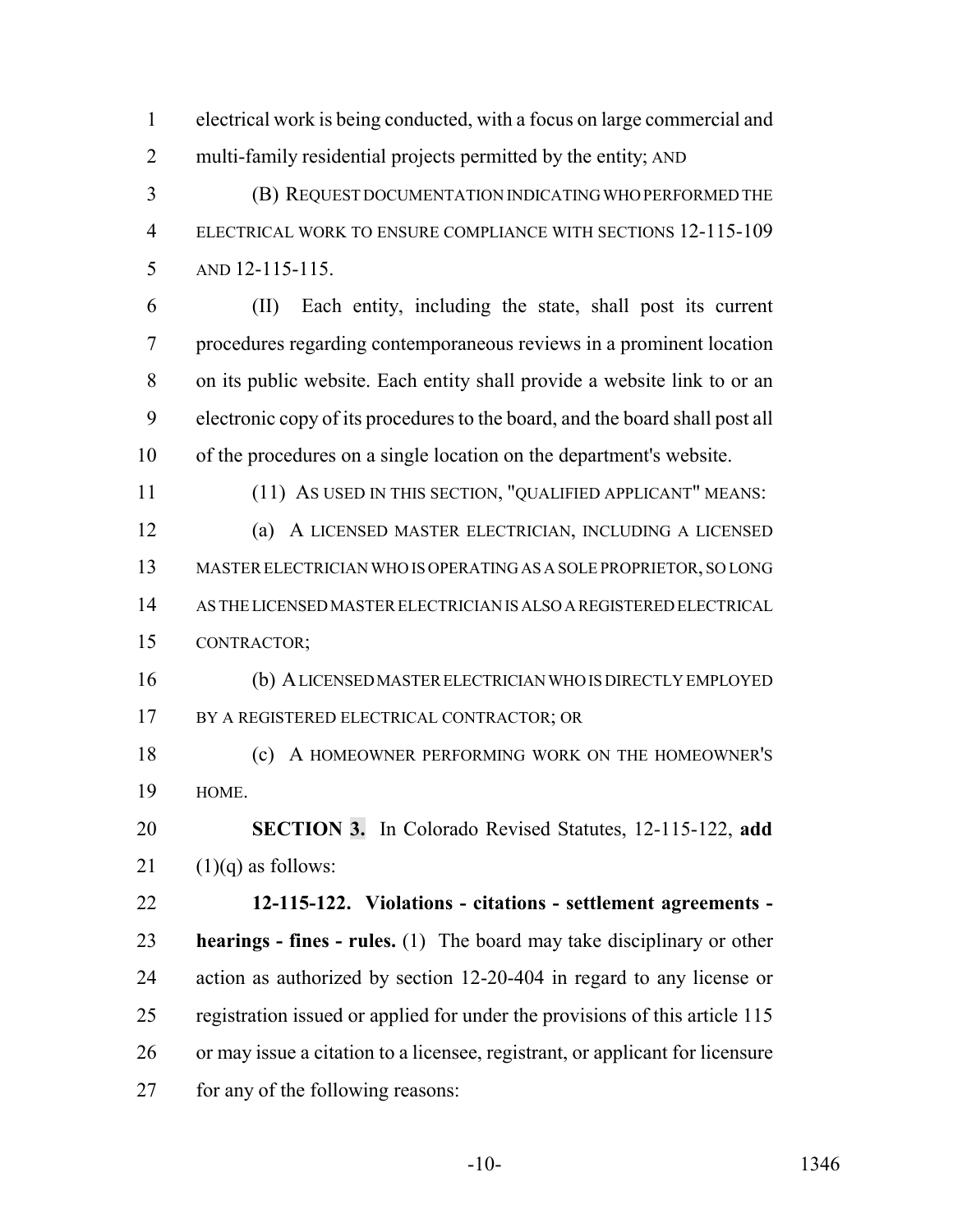(q) APPLYING FOR AN ELECTRICAL PERMIT PURSUANT TO SECTION 12-115-120 (1) IF THE APPLICANT IS NOT A QUALIFIED APPLICANT, AS DEFINED IN SECTION 12-115-120 (11). **SECTION 4.** In Colorado Revised Statutes, 12-155-113, **add**  $(1)(r)$  as follows: **12-155-113. Disciplinary action by board - procedures - cease-and-desist orders.** (1) The board may take disciplinary or other action as authorized by section 12-20-404 for any of the following reasons: (r) APPLYING FOR A PLUMBING PERMIT PURSUANT TO SECTION 11 12-155-120 (1) IF THE APPLICANT IS NOT A QUALIFIED APPLICANT, AS 12 DEFINED IN SECTION 12-155-120 (11). **SECTION 5.** In Colorado Revised Statutes, 12-155-119, **amend** (1), (2), and (4)(b); and **add** (5) as follows: **12-155-119. Plumbing inspectors - qualifications - enforcement of licensing and apprentice-supervision-ratio requirements - rules - legislative declaration - definitions.** (1) (a) The director is authorized to appoint or employ competent persons licensed under this article 155 as journeyman or master plumbers as state plumbing inspectors. (b) FOR PURPOSES OF CONDUCTING COMPLIANCE CHECKS SPECIFIED IN SUBSECTION (5) OF THIS SECTION, THE DIRECTOR SHALL 22 APPOINT OR EMPLOY TWO INDIVIDUALS TO CONDUCT THE COMPLIANCE CHECKS. THE DIRECTOR MAY APPOINT OR EMPLOY INDIVIDUALS WHO ARE LICENSED UNDER THIS ARTICLE 155 OR MAY APPOINT OR EMPLOY INDIVIDUALS WHO ARE NOT LICENSED UNDER THIS ARTICLE 155 BUT WHO DEMONSTRATE SUBSTANTIAL PRIOR WORK EXPERIENCE IN THE PLUMBING OR CONSTRUCTION INDUSTRY. INDIVIDUALS APPOINTED OR EMPLOYED

-11- 1346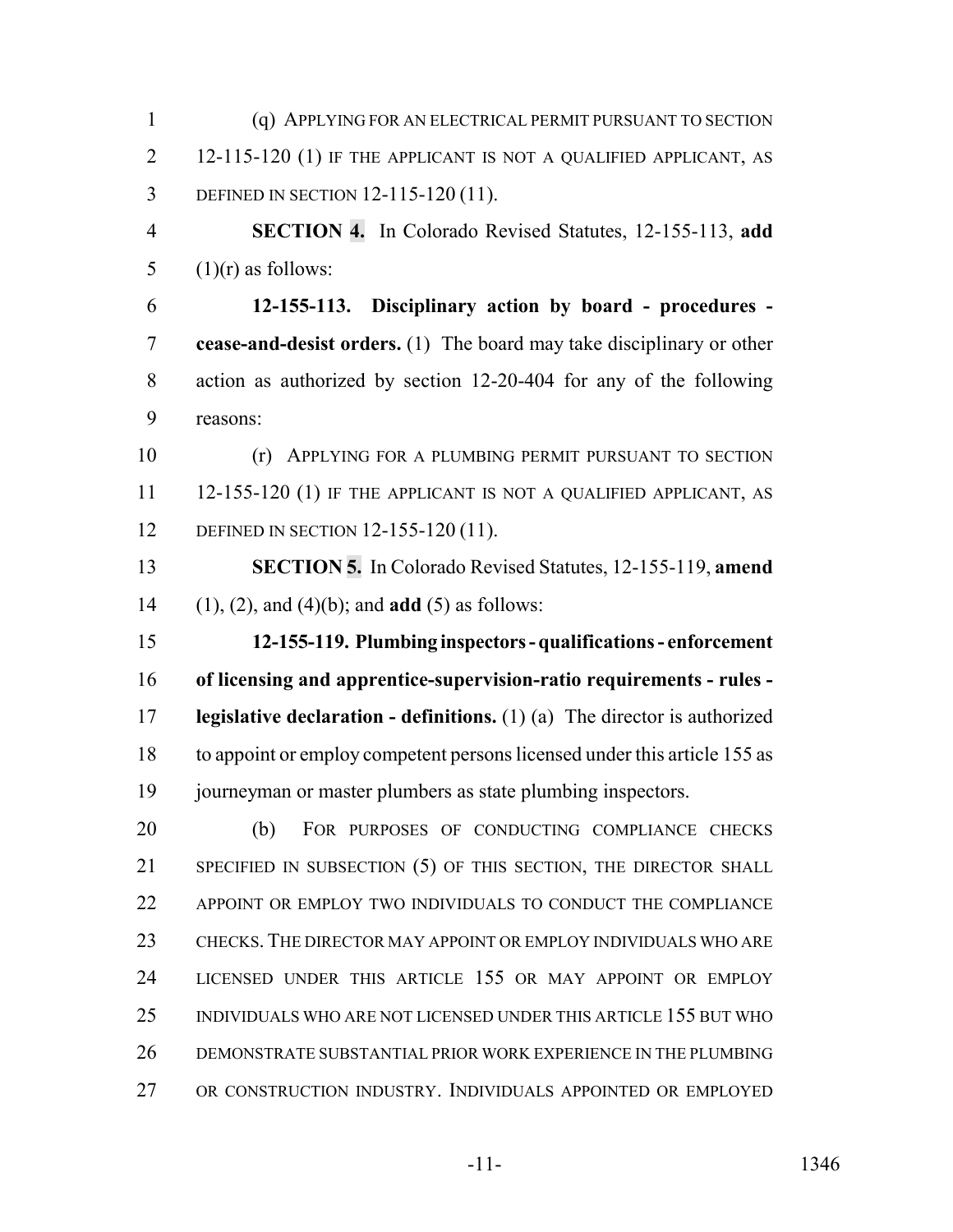PURSUANT TO THIS SUBSECTION (1)(b) SHALL LIMIT THEIR ACTIVITIES TO CONDUCTING COMPLIANCE CHECKS OF MATTERS SPECIFIED IN SAID SUBSECTION (5).

4 (2) The STATE PLUMBING inspector INSPECTORS AND INDIVIDUALS CONDUCTING COMPLIANCE CHECKS PURSUANT TO SUBSECTION (5) OF THIS SECTION may be employed either on a full-time or on a part-time basis as the circumstances in each case warrant. State plumbing inspectors AND INDIVIDUALS CONDUCTING COMPLIANCE CHECKS PURSUANT TO SUBSECTION (5) OF THIS SECTION have the right of ingress and egress to and from all public and private premises during reasonable working hours where this article 155 applies for the purpose of making plumbing inspections, CONDUCTING COMPLIANCE CHECKS PURSUANT TO 13 SUBSECTION (5) OF THIS SECTION, or otherwise determining compliance 14 with the provisions of this article 155.

 (4) (b) As part of their duties, plumbing inspectors performing inspections who are employed by a qualified state institution of higher education have the authority to verify the plumbing licenses or apprenticeship registration cards issued by the state for those people performing the plumbing work on a project AND TO VERIFY COMPLIANCE WITH SECTION 12-155-124 (1).

 (5) (a) CONSISTENT WITH SECTION 12-155-101 AND THE STATE'S DUTY TO SAFEGUARD THE PUBLIC HEALTH BY ENSURING THAT INDIVIDUALS WHO PLAN, INSTALL, ALTER, EXTEND, REPAIR, OR MAINTAIN PLUMBING SYSTEMS HAVE THE SKILLS NECESSARY TO PERFORM THOSE TASKS, THE GENERAL ASSEMBLY FINDS AND DETERMINES THAT BOARD 26 ENFORCEMENT OF THE LICENSING REQUIREMENTS IN THIS ARTICLE 155 AND THE LIMITS ON THE NUMBER OF PLUMBING APPRENTICES A LICENSED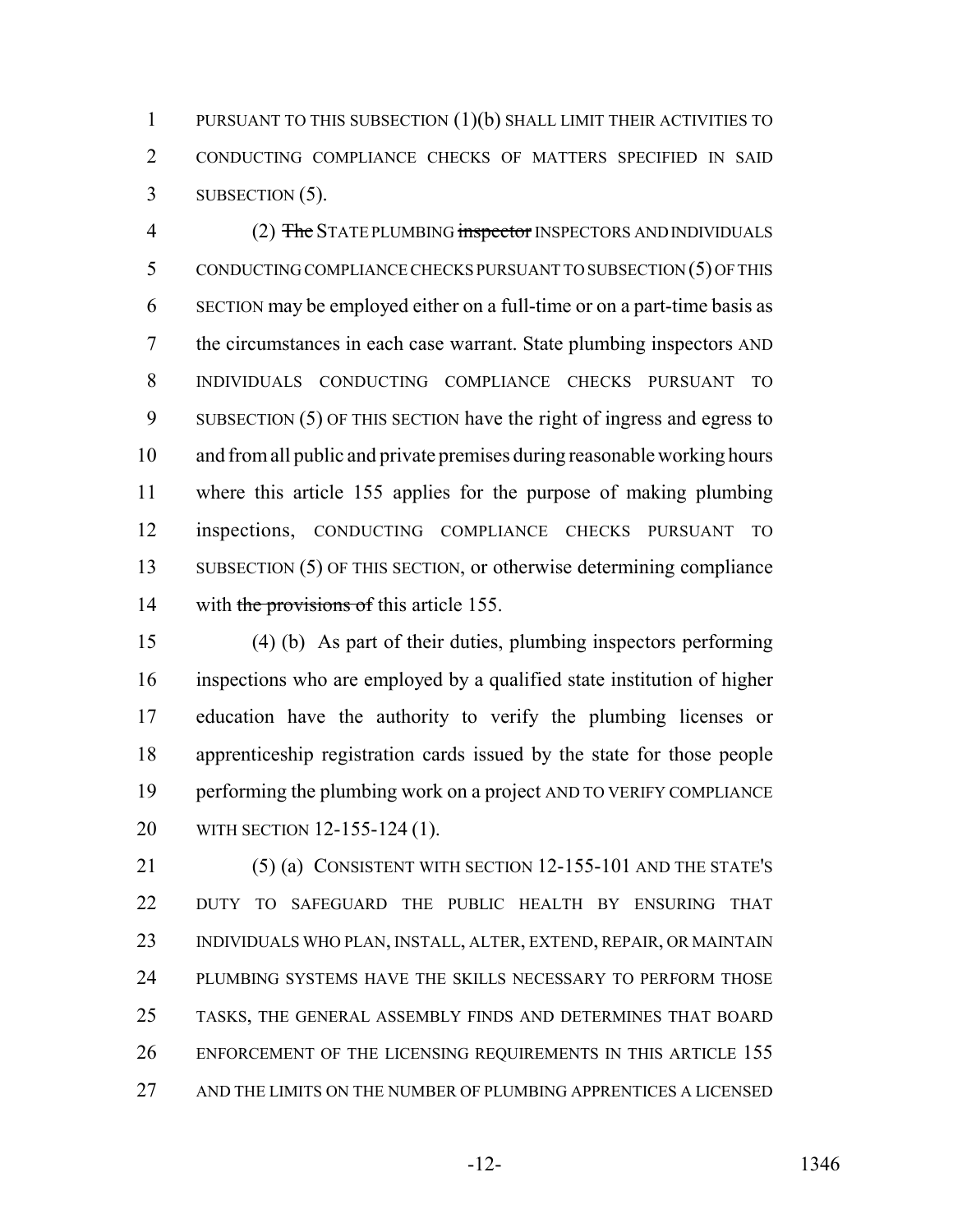PLUMBER IS PERMITTED TO SUPERVISE SPECIFIED IN SECTION 12-155-124 (1) IS A MATTER OF STATEWIDE CONCERN AND IS ESSENTIAL TO PROTECT PUBLIC HEALTH.

 (b) THE BOARD SHALL DIRECT INDIVIDUALS APPOINTED OR EMPLOYED PURSUANT TO SUBSECTION (1)(b) OF THIS SECTION TO:

 (I) CONDUCT COMPLIANCE CHECKS TO ENSURE COMPLIANCE WITH THE LICENSING AND SUPERVISOR-TO-APPRENTICE RATIO REQUIREMENTS SPECIFIED IN THIS ARTICLE 155 ON PROJECTS THROUGHOUT THE STATE WHERE PLUMBING SYSTEMS ARE BEING PLANNED, INSTALLED, ALTERED, EXTENDED, REPAIRED, OR MAINTAINED, REGARDLESS OF WHETHER THE PERMIT FOR THE PLUMBING WORK WAS ISSUED BY THE BOARD, AN 12 INCORPORATED TOWN OR CITY, A COUNTY, A CITY AND COUNTY, OR A 13 QUALIFIED STATE INSTITUTION OF HIGHER EDUCATION; AND

 (II) PRIORITIZE FOR COMPLIANCE CHECKS PROJECTS THAT PROVIDE OR WILL PROVIDE CRITICAL SERVICES TO RESIDENTS OF THE STATE.

 (c) TO ENSURE COMPLIANCE WITH THE LICENSING AND SUPERVISOR-TO-APPRENTICE RATIO REQUIREMENTS PURSUANT TO SUBSECTION (5)(a)(I) OF THIS SECTION, INDIVIDUALS APPOINTED OR EMPLOYED PURSUANT TO SUBSECTION (1)(b) OF THIS SECTION SHALL 20 CONDUCT COMPLIANCE CHECKS AT PROJECTS THROUGHOUT THE STATE WHERE PLUMBING IS BEING PERFORMED TO ENSURE THAT:

**(I)** THE INDIVIDUAL PERFORMING THE PLUMBING WORK IS LICENSED AS A MASTER, JOURNEYMAN, OR RESIDENTIAL PLUMBER OR IS A REGISTERED PLUMBING APPRENTICE BEING SUPERVISED BY A LICENSED MASTER, JOURNEYMAN, OR RESIDENTIAL PLUMBER; AND

26 (II) A MASTER, JOURNEYMAN, OR RESIDENTIAL PLUMBER IS COMPLYING WITH THE LIMIT ON THE NUMBER OF PLUMBING APPRENTICES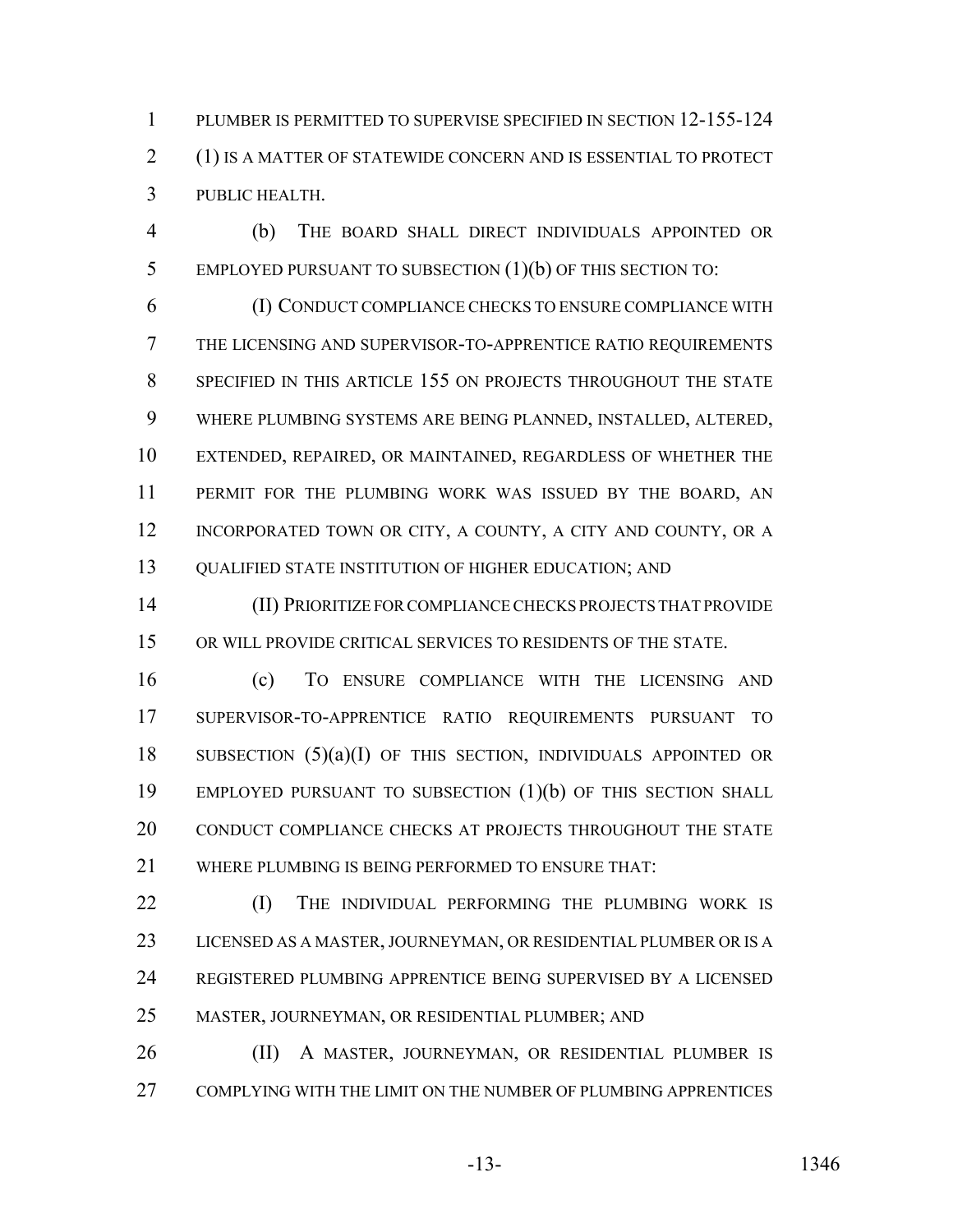THE PLUMBER MAY SUPERVISE PER JOB SITE SPECIFIED IN SECTION 2  $12-155-124(1)$ .

 (d) NOTHING IN THIS SUBSECTION (5) AFFECTS THE ABILITY OF A LOCAL GOVERNMENT TO PERMIT OR INSPECT PLUMBING OR GAS PIPING INSTALLATIONS IN ANY NEW CONSTRUCTION OR REMODELING OR REPAIR LOCATED WITHIN THE BOUNDARIES OF THE LOCAL GOVERNMENT.

(e) AS USED IN THIS SUBSECTION (5):

**(I) "LOCAL GOVERNMENT" MEANS AN INCORPORATED TOWN OR** CITY, A COUNTY, OR A CITY AND COUNTY.

 (II) "PROJECT THAT PROVIDES OR WILL PROVIDE CRITICAL SERVICES" MEANS A PROJECT INVOLVING THE ERECTION, CONSTRUCTION, ALTERATION, REPAIR, OR IMPROVEMENT OF ANY PUBLIC STRUCTURE, BUILDING, ROAD, OR OTHER PUBLIC IMPROVEMENT OF ANY KIND, INCLUDING:

(A) A PUBLIC BUILDING;

**(B)** A PUBLIC SCHOOL OR INSTITUTION OF HIGHER EDUCATION;

(C) AN AIRPORT;

**(D) A TRAIN STATION OR PUBLIC TRANSIT STATION;** 

 (E) A HOSPITAL, NURSING FACILITY, ASSISTED LIVING RESIDENCE, OR OTHER HEALTH-CARE FACILITY LICENSED OR CERTIFIED BY THE 21 DEPARTMENT OF PUBLIC HEALTH AND ENVIRONMENT UNDER TITLE 25:

**(F)** A RENEWABLE ENERGY INSTALLATION OR A PROJECT OF A UTILITY REGULATED BY THE PUBLIC UTILITIES COMMISSION PURSUANT TO 24 TITLE 40; AND

 (G) ANY OTHER COMMERCIAL OR MULTIFAMILY RESIDENTIAL PUBLIC PROJECT SPECIFIED BY THE BOARD BY RULE.

**SECTION 6.** In Colorado Revised Statutes, 12-155-120, **amend**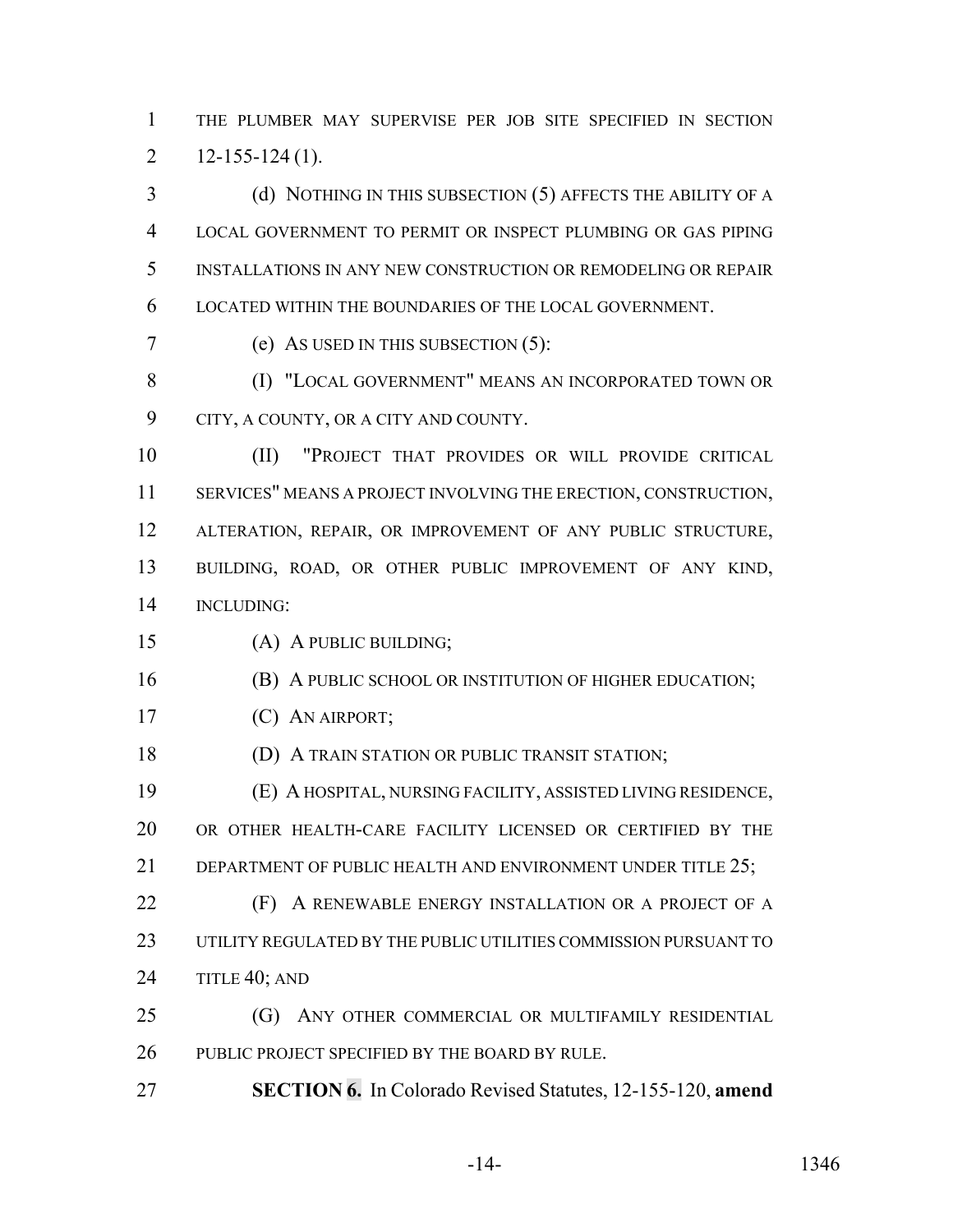(1), (2), (3), (7)(a), and (10)(b); and **add** (11) as follows:

 **12-155-120. Inspection - plumbing permits - application - standards - definition.** (1) (a) Any plumbing or gas piping installation in any new construction or remodeling or repair, other than manufactured units inspected in accordance with the provisions of part 7 of article 32 6 of title 24, AND except for the new construction or remodeling or repair in any incorporated town or city, county, or city and county, or in a building owned or leased or on land owned by a qualified state institution of higher education where the local entity or qualified state institution of higher education conducts inspections and issues PLUMBING permits, REFERRED TO WITHIN THIS SECTION AS "PERMITS", must be inspected by a state plumbing inspector. A state plumbing inspector shall inspect any new construction, remodeling, or repair subject to the provisions of this subsection (1) within three working days after the receipt of the application for inspection.

 (b) (I) Prior to the commencement of any plumbing or gas piping installation, the person making the installation, WHO MUST BE A QUALIFIED APPLICANT, shall apply for a permit and pay the required fee.

 (II) (A) ONLY A QUALIFIED APPLICANT MAY APPLY FOR A PERMIT 20 PURSUANT TO THIS SUBSECTION (1). A LICENSED MASTER PLUMBER WHO 21 IS NOT A REGISTERED PLUMBING CONTRACTOR AND WHO IS OPERATING AS AN INDEPENDENT CONTRACTOR FOR ANOTHER BUSINESS SHALL NOT APPLY 23 FOR A PERMIT PURSUANT TO THIS SUBSECTION (1).

**(B) BEFORE ISSUING A PERMIT PURSUANT TO THIS SUBSECTION (1),** 25 THE BOARD OR, IF APPLICABLE, THE LOCAL ENTITY OR QUALIFIED STATE INSTITUTION OF HIGHER EDUCATION THAT CONDUCTS INSPECTIONS AND ISSUES PERMITS SHALL VERIFY THAT THE PERMIT APPLICANT IS A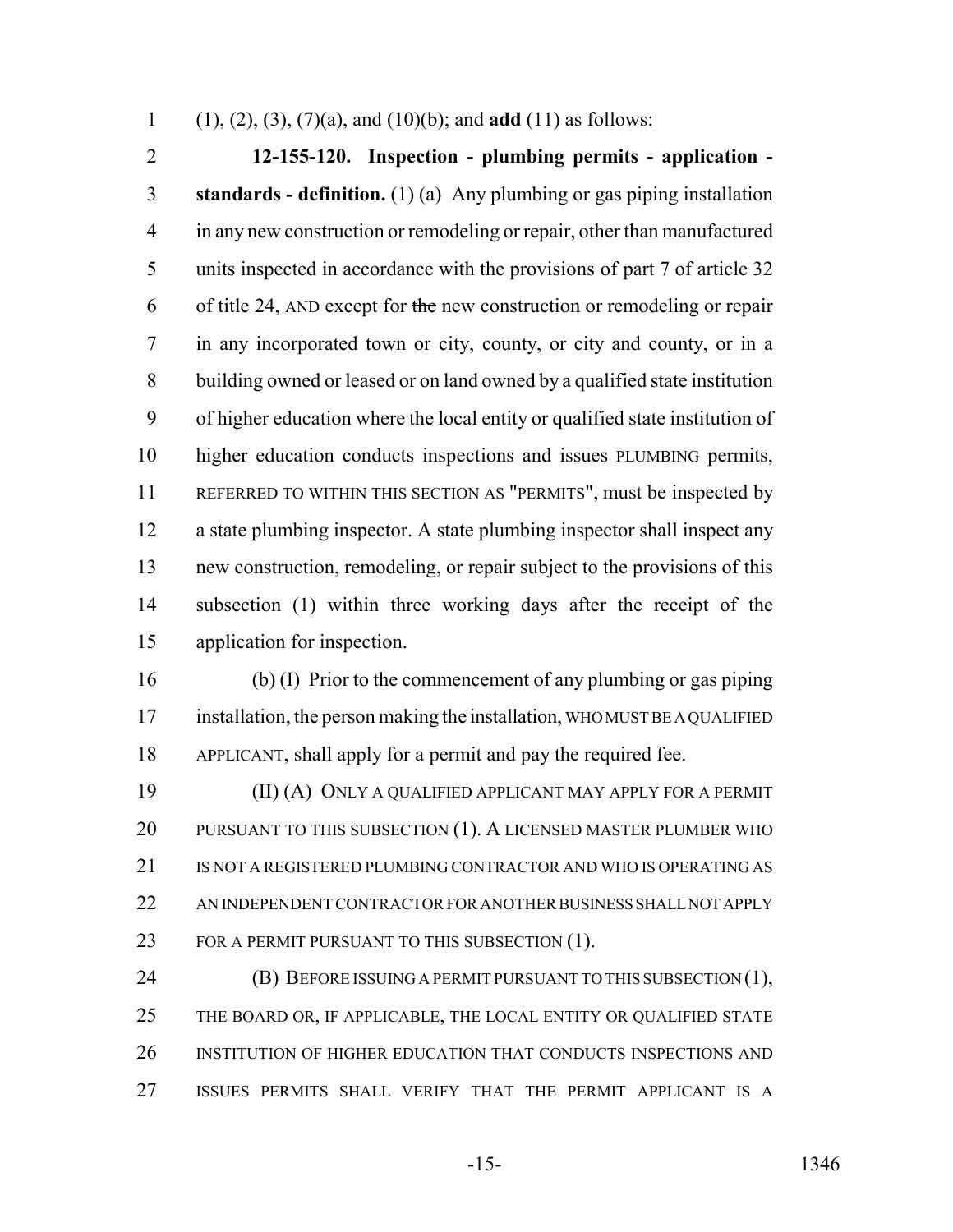QUALIFIED APPLICANT.

 (C) THE ENTITY ISSUING THE PERMIT MAY USE THE PERMIT APPLICATION PROCESS TO VERIFY COMPLIANCE WITH THIS SUBSECTION (1). (c) Every mobile home or movable structure owner shall have the plumbing and gas piping hookup for the mobile home or movable structure inspected prior to obtaining new or different plumbing or gas service.

 (d) A qualified state institution of higher education with a building department that meets or exceeds the minimum standards adopted by the board under this article 155 shall process applications for permits and inspections only from the institution and from contractors working for the benefit of the institution, and shall conduct inspections only of work performed for the benefit of the institution. Each inspection must include a contemporaneous review to ensure that the requirements of section 12-155-108 have been met. A qualified state institution of higher education shall enforce standards that are at least as stringent as any minimum standards adopted by the board.

 (2) (a) A state plumbing inspector shall inspect the work performed, and, if the work meets the minimum standards set forth in the Colorado plumbing code referred to in section 12-155-106, THE 21 INSPECTOR SHALL ISSUE a certificate of approval. shall be issued by the 22 inspector.

23 (b) (I) If the installation is disapproved, THE INSPECTOR SHALL 24 GIVE written notice together with the reasons for the disapproval shall be 25 given by the inspector to the QUALIFIED applicant. If the installation is hazardous to life or property, the inspector disapproving it may order the 27 plumbing or gas service thereto TO THE INSTALLATION discontinued until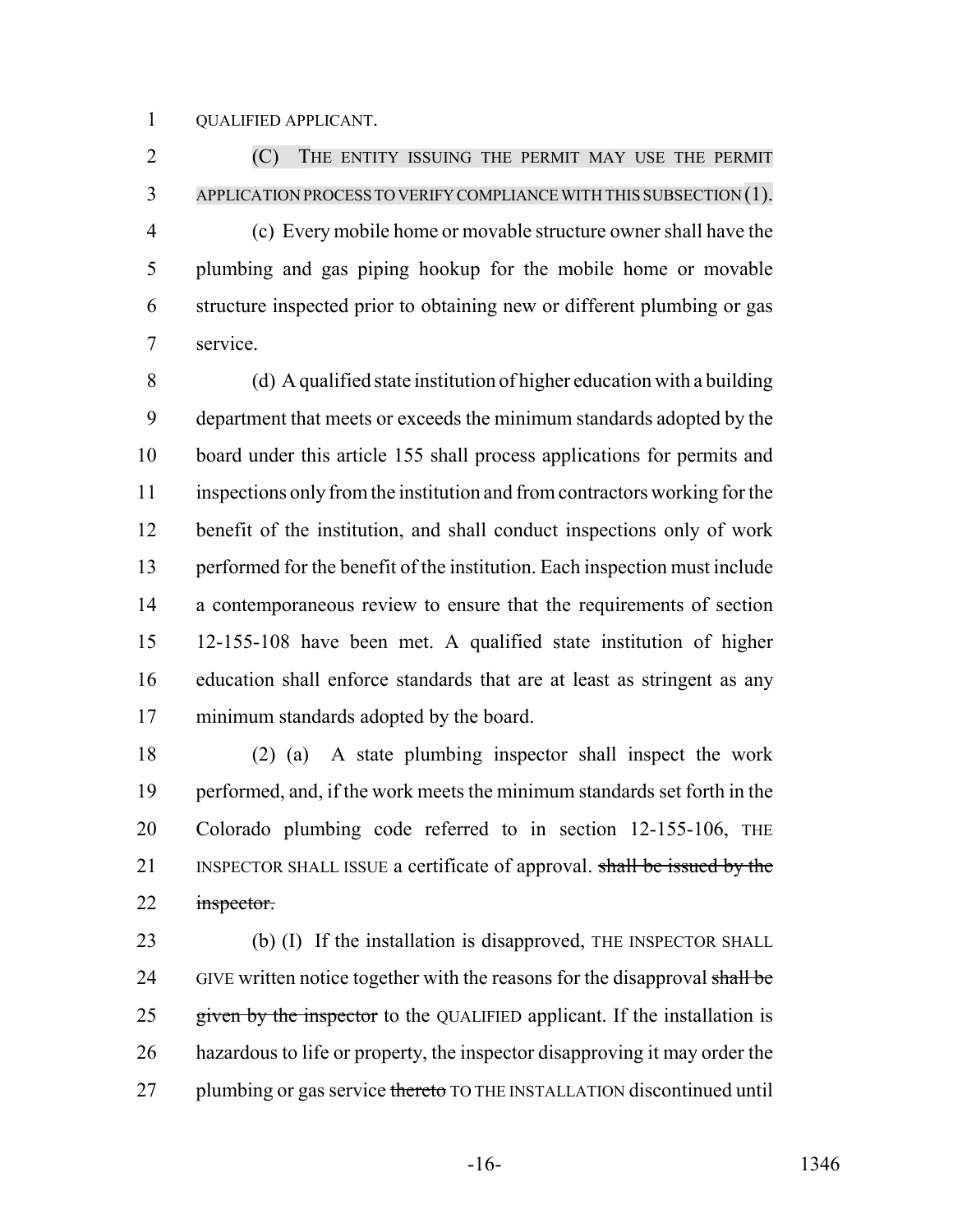1 the installation is rendered safe. The QUALIFIED applicant may appeal the 2 disapproval to the board, and THE BOARD shall be granted GRANT THE 3 QUALIFIED APPLICANT a hearing by the board within seven days after 4 notice of appeal is filed with the board.

5 (II) After removal of REMOVING the cause of the disapproval, the 6 QUALIFIED applicant shall make application APPLY for reinspection in the 7 same manner as for the original inspection and pay the required 8 reinspection fee.

9 (3) (a) All inspection permits issued by the board are valid for a 10 period of twelve months. The board shall close a permit and mark its 11 status as "expired" at the end of the twelve-month renewal period, except 12 in the following circumstances:

13 (I) If an A QUALIFIED applicant makes a showing DEMONSTRATES at the time of application for a permit that the plumbing or gas piping work is substantial and is likely to take longer than twelve months, the board may issue a permit to be valid for a period longer than twelve months, but not exceeding three years.

 (II) If the QUALIFIED applicant notifies the board prior to the expiration of the twelve-month period of extenuating circumstances, as determined by the board, during the twelve-month period, the board may extend the validity of the permit for a period not to exceed six months.

22 (b) If A QUALIFIED APPLICANT REQUESTS an inspection is requested 23 by an applicant after a permit has expired or has been canceled, THE 24 QUALIFIED APPLICANT MUST APPLY FOR AND BE GRANTED a new permit 25 must be applied for and granted before an inspection is performed.

26 (7) (a) Any person claiming to be aggrieved by the failure of a 27 state plumbing inspector to inspect his or her THE PERSON's property after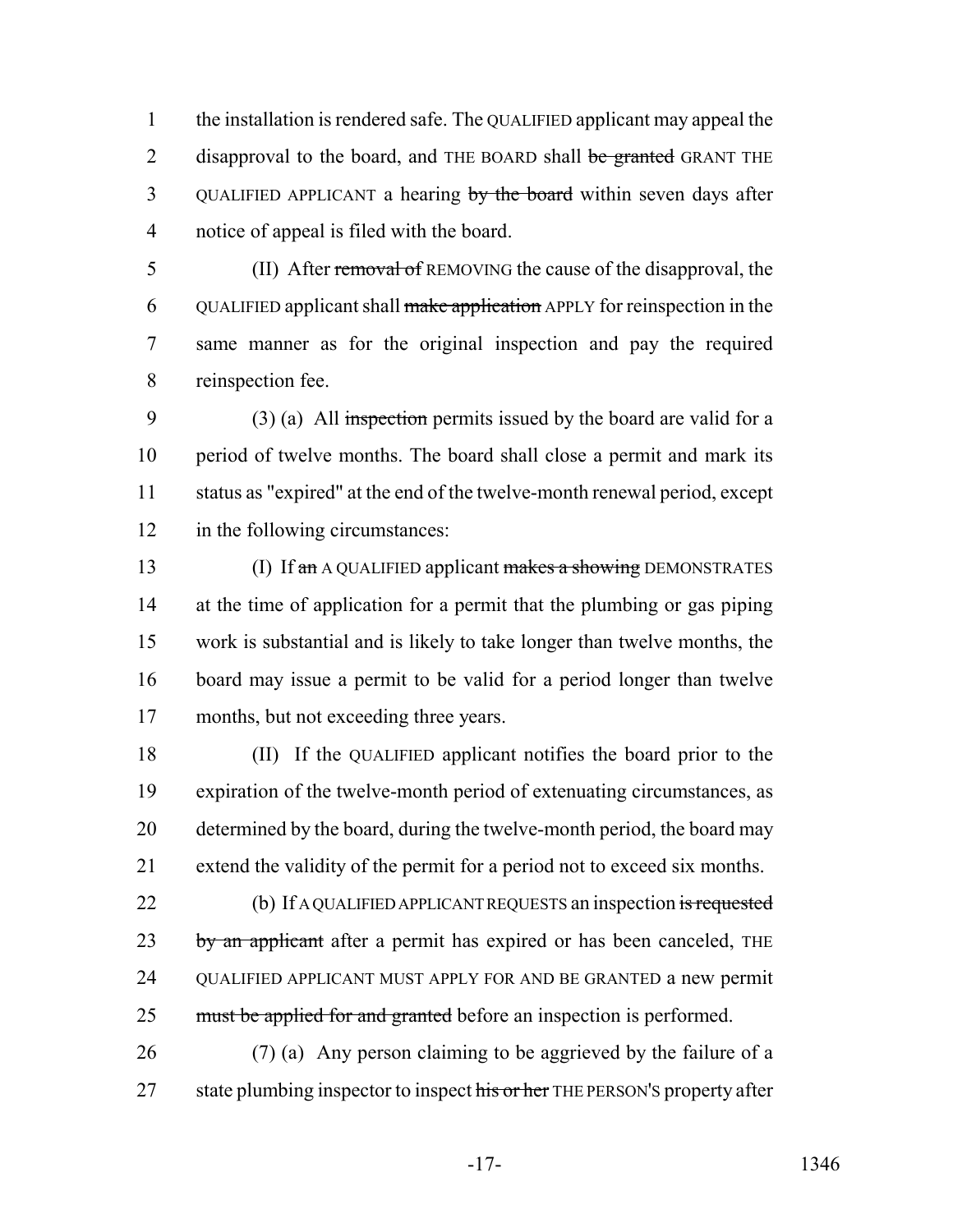proper application or by notice of disapproval without setting forth the 2 reasons for denying the inspection permit may request the program administrator to review the actions of the plumbing inspector or the manner of the inspection. The request may be made by the person's authorized representative and shall be in writing.

 (10) (b) (I) Inspections performed by an inspecting entity must include, for each project, a contemporaneous review to ensure compliance with sections 12-155-108 and 12-155-124. A contemporaneous review may include a full or partial review of the plumbers and apprentices working at a job site being inspected.

 (II) To ensure that enforcement is consistent, timely, and efficient, each inspecting entity employing inspectors shall develop standard procedures to advise its inspectors on how to conduct a contemporaneous review. An inspecting entity's standard procedures need not require a contemporaneous review for each inspection of a project, but the procedures must preserve an inspector's ability to verify compliance with sections 12-155-108 and 12-155-124 at any time. Each inspecting entity's procedures must include provisions that allow for inspectors to:

 (A) Conduct occasional, random, on-site inspections while actual 20 plumbing work is being conducted, with a focus on large commercial and multi-family residential projects permitted by the inspecting entity; AND **(B) REQUEST DOCUMENTATION INDICATING WHO PERFORMED THE**  PLUMBING WORK TO ENSURE COMPLIANCE WITH SECTIONS 12-155-108 AND 12-155-124.

25 (III) Each inspecting entity subject to this subsection  $(10)(b)(II)$  OF THIS SECTION, including the state, shall post its current procedures 27 regarding contemporaneous reviews in a prominent location on its public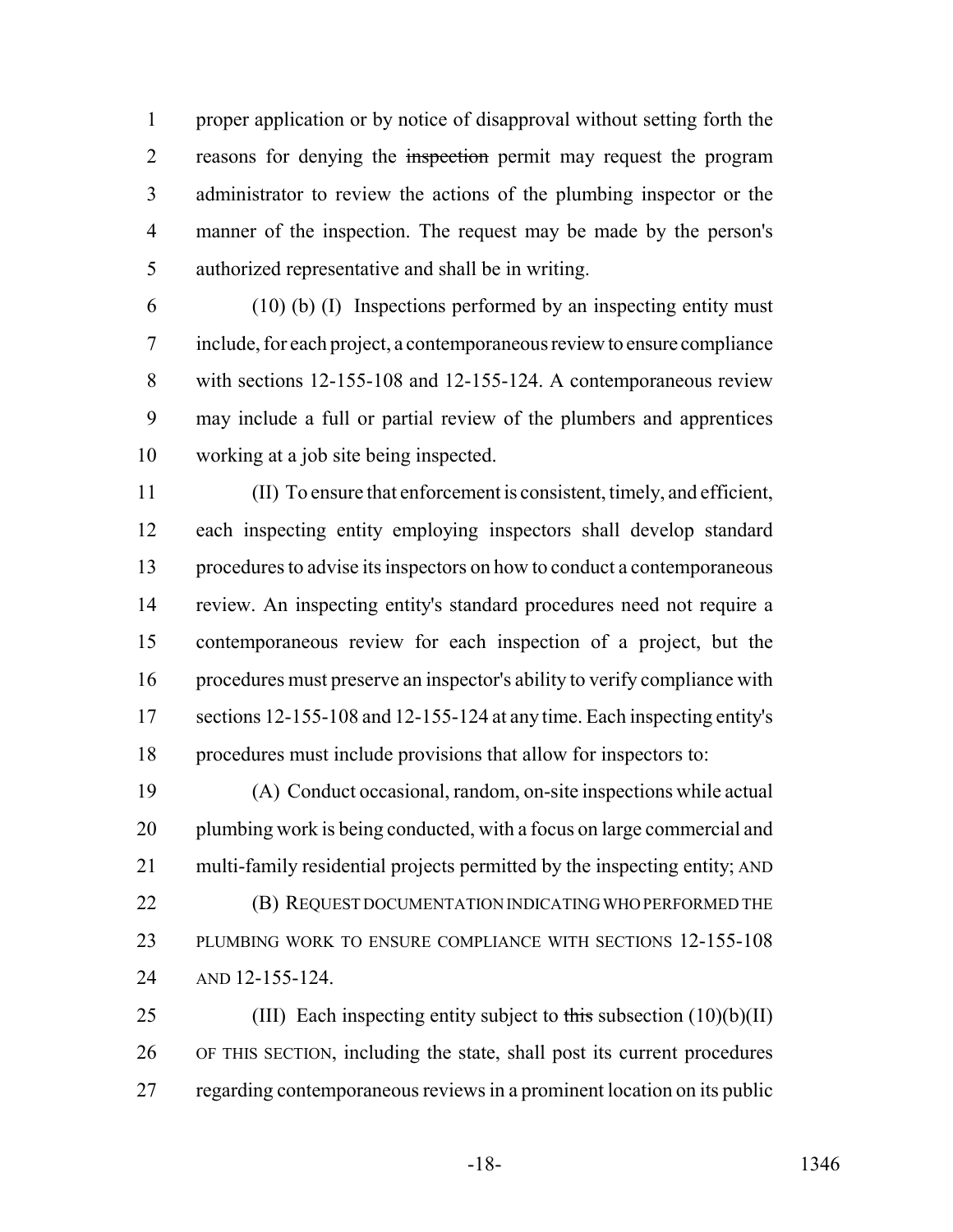website and provide the director with a link to the web page on which the procedures have been posted or, if an inspecting entity does not have a website, provide its current procedures to the director for posting on the board's website.  $\frac{1}{2}$  (IV) An inspector may file a complaint with the board for any violation of this article 155. (11) AS USED IN THIS SECTION, "QUALIFIED APPLICANT" MEANS: (a) A LICENSED MASTER PLUMBER, INCLUDING A LICENSED MASTER PLUMBER WHO IS OPERATING AS A SOLE PROPRIETOR, SO LONG AS THE LICENSED MASTER PLUMBER IS ALSO A REGISTERED PLUMBING CONTRACTOR; (b) A LICENSED MASTER PLUMBER WHO IS DIRECTLY EMPLOYED BY A REGISTERED PLUMBING CONTRACTOR; OR (c) A HOMEOWNER PERFORMING WORK ON THE HOMEOWNER'S HOME. **SECTION 7. Appropriation.** (1) For the 2022-23 state fiscal year, \$191,991 is appropriated to the department of regulatory agencies. This appropriation is from the division of professions and occupations cash fund created in section 12-20-105 (3), C.R.S. To implement this act, the department may use this appropriation as follows: (a) \$127,110 for use by the division of professions and occupations for personal services, which amount is based on an assumption that the division will require an additional 2.0 FTE; (b) \$45,847 for use by the division of professions and occupations for operating expenses; and (c) \$19,034 for the purchase of vehicle lease services.